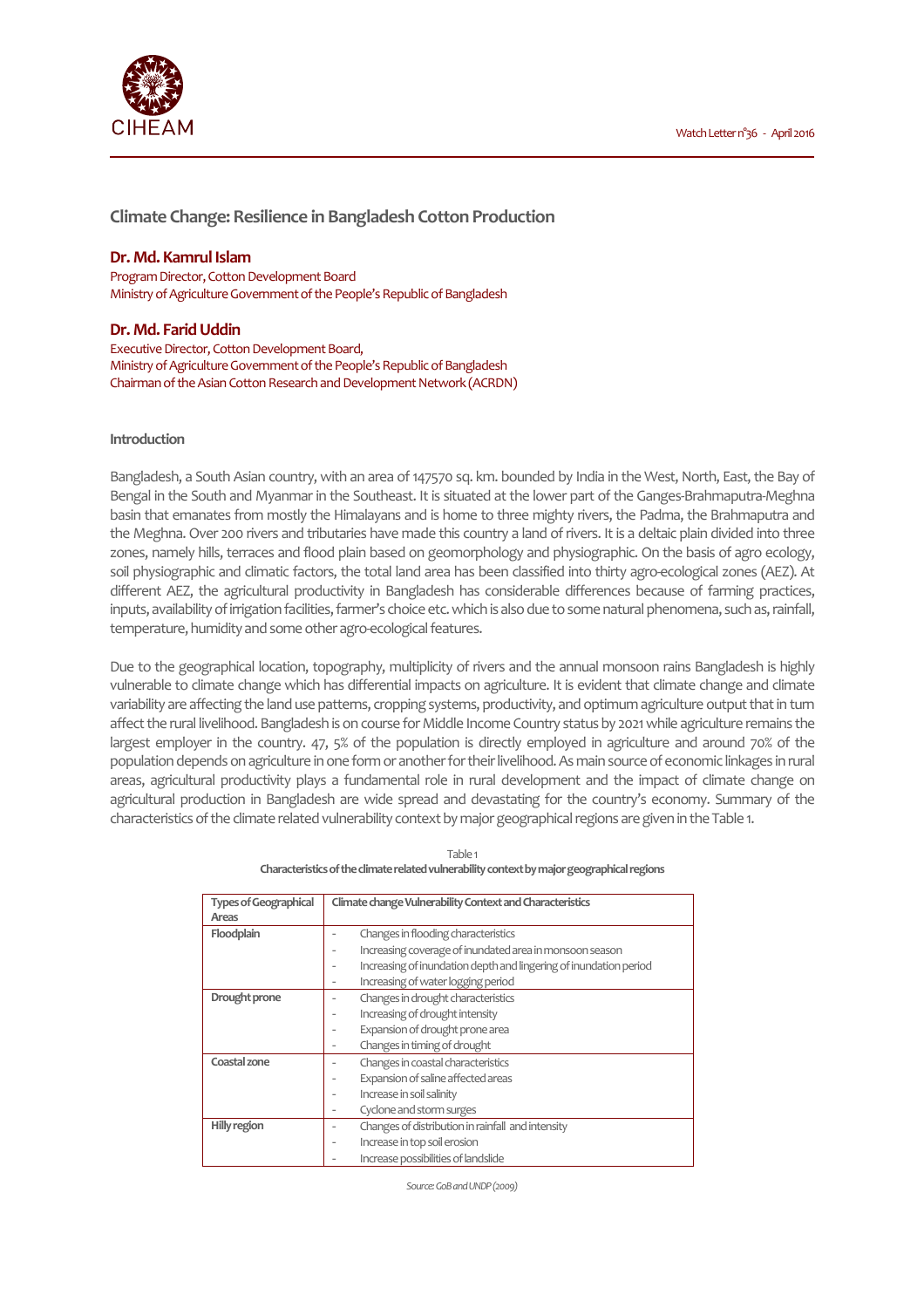

As an adaptation strategy to climate change, Bangladesh has huge potentiality to promote cotton cultivation particularly in the low productivity areas of Bangladesh. Climate change impacts on cotton growth and development, yield and fiber quality that are due to the increases in CO2 concentration, reduced water availability and increases in temperature. Increased CO2 levels may increase photosynthesis and water use efficiency of cotton leading to higher yields. Leaves will likely be larger, thereby giving plants a greater photosynthetic surface area, which subsequently facilitates growth. Temperature increases at the start and end of seasons may have a positive effect on yield by extending time for cotton growth. Moreover, cotton is found to be more tolerant to drought in comparison with other field crops in Bangladesh as its tap root can uptake water from the deeper layer. In addition to that cotton is a saline tolerant crop that is suitable for growing in the coastal areas of Bangladesh. Considering the importance of cotton in industrial as well as rural development, the Cotton Development Board in Bangladesh has targeted to expand cotton growing areas in 100000 ha within 2021 from its current level of 42000 hectares as a part of its vision 2020-2021.

# **Cotton in Bangladesh**

Bangladesh has a glorious tradition in cotton and textile production. In medieval age Bengal was famous for production of `Muslin' the finest quality cotton fabric. Cotton required for producing muslin was grown on high lands around Dhaka, where most of the muslin handlooms were located. However, the production and trading of Muslin gradually declined during the British rule ultimately resulting to closure of the industry by early nineteenth century. During Pakistani rule, there had been limited efforts to produce cotton in this part of the country. Before independence, raw cotton requirement of local textile industry was met from the then West Pakistan. Importance of local production of cotton was felt after the independence of Bangladesh in 1971, when the supply of raw cotton was suspended from Pakistan. Our textile industry faced serious problems for non-supply of raw cotton. In these circumstances, Cotton Development Board (CDB) was established under the Ministry of Agriculture in 1972 to promote cotton production in the country. The responsibility of cotton research was transferred from Bangladesh Agriculture Research Institute (BARI) to Cotton Development Board (CDB) in 1991.

In Bangladesh, American Upland Cotton (Gossypium hirsutum) is grown in the floodplain, drought prone and coastal areas as a sole crop or intercropping with vegetables and Hill Cotton (Gossypium arboreum) is grown as mixed crop in the hilly areas of Bangladesh. Recently, efforts are being made by CDB to introduce Upland Cotton in the hilly areas. The vision of the CDB is to increase the cotton production as well as its byproducts to reduce the import dependency of cotton in Bangladesh. To increase domestic cotton production the main activities of CDB are research, extension, seed production, training, marketing and ginning and credit distribution to the small farmers.

# **Cotton Research**

CDB conducts research to develop hybrid and short duration high yielding cotton varieties with desirable fiber characteristics, to generate agronomic management technologies to increase productivity, integrated management of soil fertility combining organic and inorganic sources of fertilizer, development of bio-pesticide in controlling cotton insect pest, cotton disease management, identification of cotton seed health and identification of the factors affecting the cotton fiber quality. Besides, research on stress management has been prioritized to expand cotton cultivation in the hill, char, saline and drought areas combining the traditional knowledge and skill with advanced biotechnology tools.

Cotton research has been carrying out in 5 disciplines (Breeding, Agronomy, Entomology, Pathology and Soil Science) at 5 research centers and 3 research sub-centers located in different agro-ecological zones of Bangladesh. Cotton biotechnology relevant research is conducted at Sreepur (Gazipur) Research Center located in the central region, drought relevant research is conducted at Sadarpur (Dinajpur) Research Center located in the northern region, salinity relevant research is conducted at the Jagadishpur (Jessore) Research Center located in the southern region and research for hill cotton is conducted at the Balaghata (Bandarban) Research Center located at the Chittagong Hill Tracts of Bangladesh. In addition to that CDB has been maintaining 520 cotton genotypes at its Mahigonj (Rangpur) Research Center. These genotypes are continuously being exploited for improving the cotton yield and fiber quality. Till to date, CDB has generated 51 technologies as given in Table 2.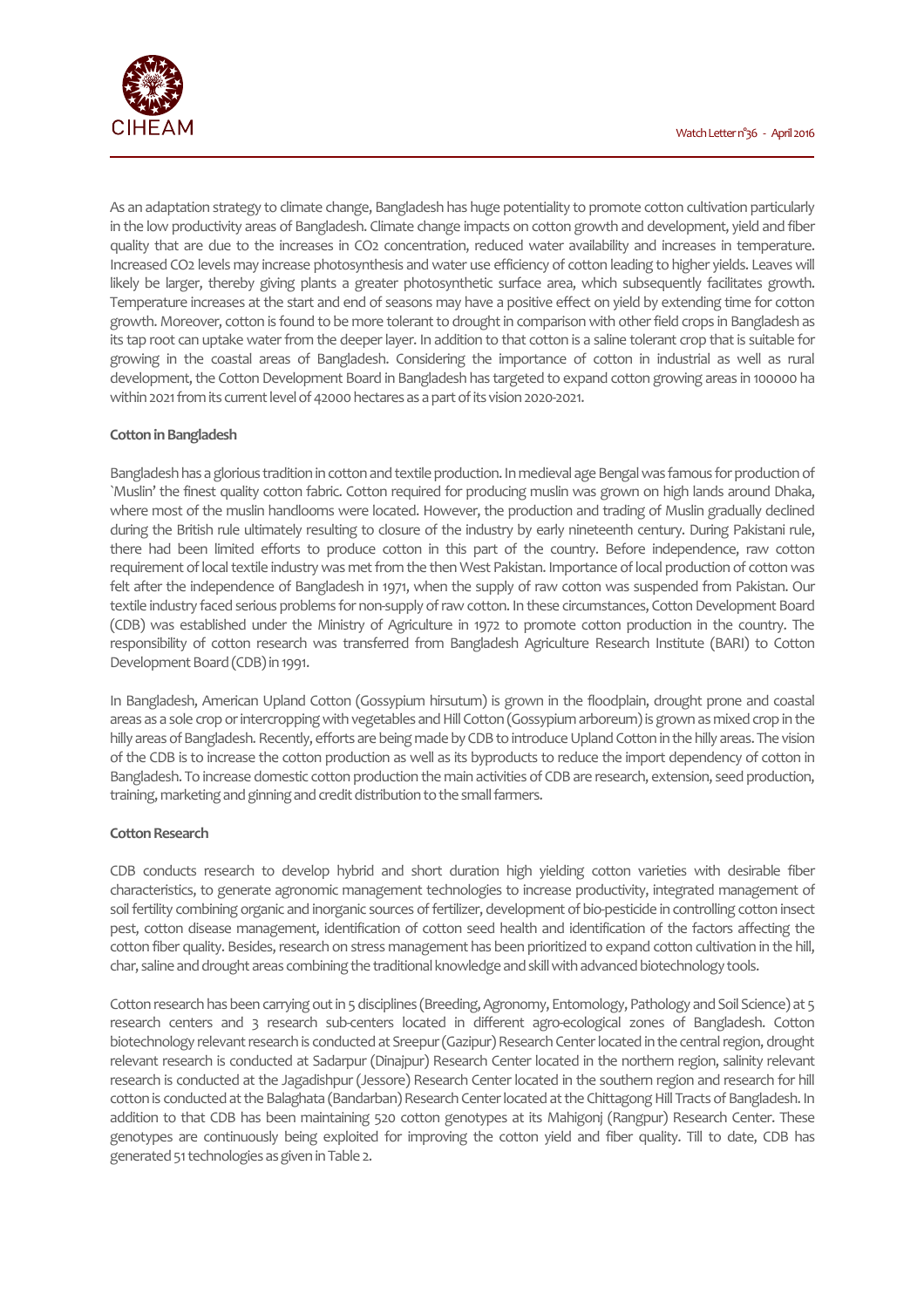

#### Table 2 **Technologies generated by the Cotton Research in Bangladesh**

| Sl. No. | Discipline      | No. of Achievement |
|---------|-----------------|--------------------|
| 1.      | <b>Breeding</b> | 18 varieties       |
| 2.      | Agronomy        | 16 technologies    |
| 3.      | Entomology      | 7 technologies     |
| 4.      | Soil Science    | 8 technologies     |
| 5.      | Pathology       | 2 technologies     |

*Source: Islam (2015)* 

#### **Extension program**

CDB provides extension services to the cotton growers in 37 districts and 127 Upazillas through its 4 regional offices, 13 zonal offices and 187 cotton unit/sub-unit offices. During 2014-15 season, cotton was cultivated in 42700 ha of land and the production was 152534 bales (1 bale= 182 kg). The area and production of cotton over the last few years are given in the following table. Over the last five years cotton yield was found in increasing trend due to the integrated efforts taken by the CDB.

Table 3 **Cotton area and production in Bangladesh** 

| Year      | Area  | Production       | Yield   |
|-----------|-------|------------------|---------|
|           | (ha)  | $(Bales-182 kg)$ | (kg/ha) |
| 2010-2011 | 33500 | 80000            | 435     |
| 2011-2012 | 35675 | 103424           | 528     |
| 2012-2013 | 39756 | 129000           | 591     |
| 2013-2014 | 41498 | 144616           | 634     |
| 2014-2015 | 42700 | 152534           | 650     |

#### *Source: CDB ( 2016)*

Cotton is the second important cash crop in Bangladesh after Jute. It is the main raw materials of Textile industry. Annual requirement of raw cotton for the textile industries of Bangladesh is estimated at 5.5- 6.0 million bales. Approximately, 2- 3% of the national requirement is fulfilled through the local production while the remaining 97% requirement is fulfilled by importing raw cotton from Uzbekistan, India, Pakistan, Turkmenistan and from African countries. Without hampering the food crop production in main area, cotton can be expanded in non-conventional areas.

### **Marketing and processing of cotton**

Cotton is a cash crop and involved in international trade, therefore, its marketing system is relatively complex. The marketing and processing of cotton starts from the farm gate after harvest of cotton and goes through various steps of processing. Private ginners provide ginning facilities of the seed cotton harvested by the cotton growers. Ginning is a process to separate seed and fiber. There are around 20 number of private ginners in the main cotton growing areas who procure seed cotton from cotton growers. These are the middle stage processing centre for the seed cotton produced by the farmers and they play important role in cotton production and marketing. After ginning, fiber is sent to the spinning mills and seed is used for oil extraction by expeller. The crude oil is than brought to the oil refinery factory to produce edible oil.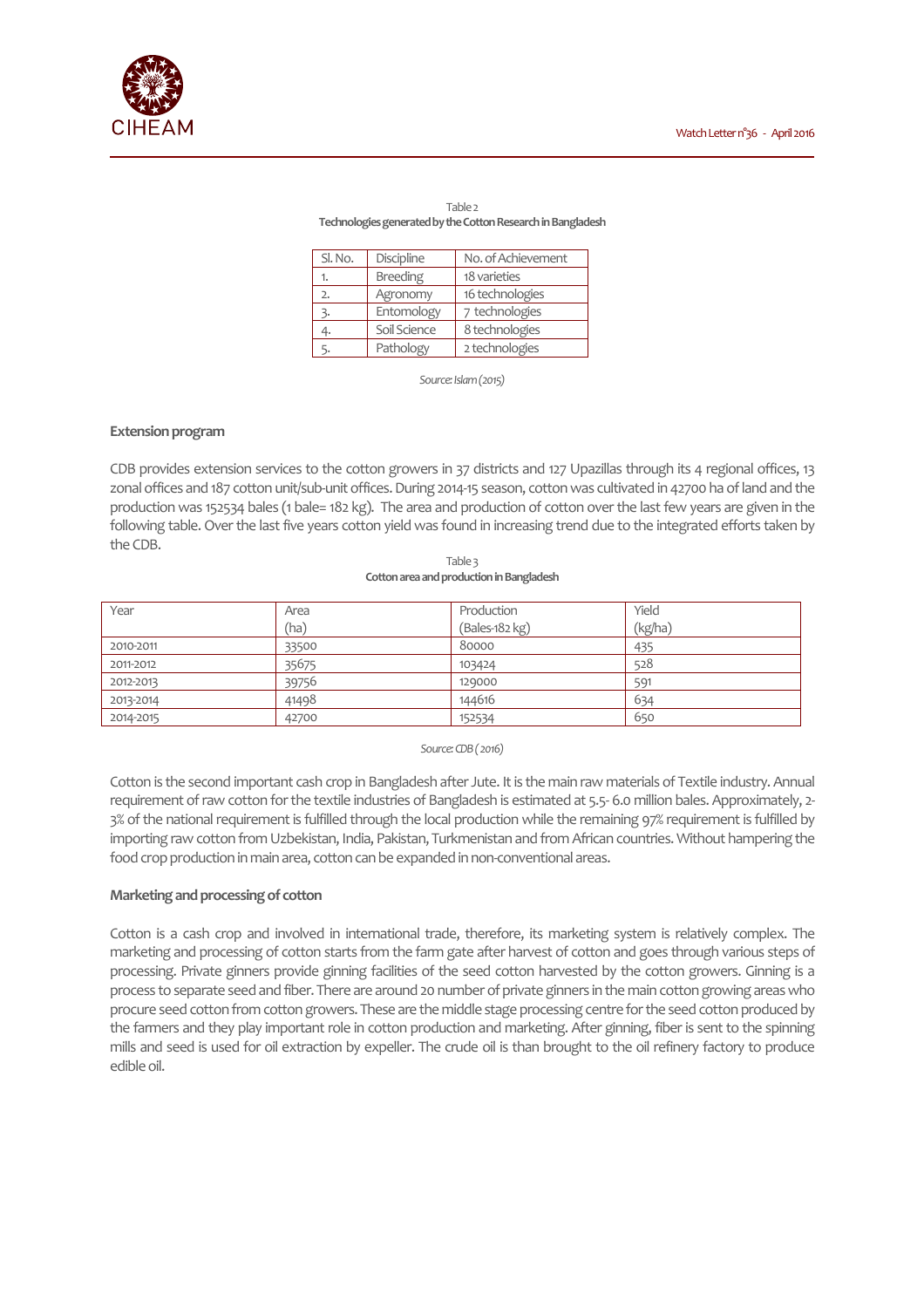

#### **Annual Requirement of cotton**

Cotton fiber is the main raw materials of textile industries in Bangladesh. Annual requirement of raw cotton for textile industry of Bangladesh is about 5.5-6.0 million bales. Around 3% of the national requirement is fulfilled through the local production while remaining 97% requirement is fulfilled by importing raw cotton from Uzbekistan, India, Pakistan, and Turkmenistan and from African countries. Textile is the largest industrial sector of Bangladesh and any crisis in the sourcing of raw materials will create a serious threat to the development of this sector. Thus, Bangladesh has an urgent need to increase domestic crop production. For increasing domestic cotton production the main constraint is the unavailability of the suitable land in the high productivity areas of Bangladesh those are currently used for food crop production. Without hampering the food crop production, CDB has targeted to expand cotton cultivation in the low productive areas in Bangladesh such as drought, hill, saline and char areas of Bangladesh.

### **Cotton in drought areas**

Drought prone areas are mainly located in the north-western and northern regions of Bangladesh and spread over an area of 5.46 million ha. Among the regions north-western Barind tract is specially drought prone where Transplanted Aman rice is the sole competitive crop of cotton. In these areas the severity of drought is increasing day by day due to the impact of climate change. Droughts are associated with the late arrival or an early withdrawal of monsoon rains and also due to intermittent dry spells coinciding with critical stages of T. Aman rice. Droughts in May and June destroy broadcast Aman, Aus and jute. Inadequate rains in July delay transplantation of Aman in high Barind areas, while droughts in September and October reduce yields of both broadcast and transplanted Aman and delay the sowing of pulses and potatoes. Severe droughts occurred in 1966, 1969, 1973, 1978, 1979, 1981, 1982, 1989, 1992, 1994, 1995, 1998 and 2000, causing substantial reduction in food production. Research conducted by Cotton Development Board revealed that rain fed cotton can be grown successfully by replacing low yielding T. Aman rice in the drought prone areas of Bangladesh. Comparative advantages of cotton over rice production in this area are given in Table 4. Presently, CDB has been implementing a development program to expand cotton cultivation in the drought prone areas of Bangladesh.

| Description of items      | Rice     | Cotton    |
|---------------------------|----------|-----------|
| Production cost (Taka/ha) | 45000.00 | 60000.00  |
| Yield (kg/ha)             | 3000     | 2000      |
| Gross return (Taka/ha)    | 52500.00 | 105000.00 |
| Net Profit (Taka/ha)      | 7500.00  | 45000.00  |

| Table 4                                                                                              |
|------------------------------------------------------------------------------------------------------|
| Cost benefit analysis of T. Aman rice and Cotton production in the drought prone areas of Bangladesh |

*Source: Uddin (2016)* 

### **Cotton in hill areas**

Chittagong Hill Tracts (CHT) is the only extensive hill area in Bangladesh and it is located in the southern eastern part of Bangladesh. The area of the Chittagong Hill Tracts is about 13,184 sq km, of which 92% is highland, 2% medium highland, 1% medium lowland and 5% homestead and water bodies. Total population of CHT is 1331996 of which about 51% is tribal people.. The upland areas are remote, and are mostly inhabited by many ethnic minorities. The majority of the ethnic minorities are Chakma (48%) and Marma (28%). Shifting agriculture Jjhum) is still the dominant cultivation systems in this region. The incidence of poverty is high due to the low productivity of jhum crops. Poverty caused by traditional agriculture and environmental degradation in the Chittagong Hill Tracts of Bangladesh need policies and programs for environmentally compatible and economically viable agricultural systems. Adaptive trials were conducted by CDB during 2012 to 2015 in the hill slope and generated rice cotton intercropping technology, as an alternative option, which provide more income to the hill farmers (Table 5).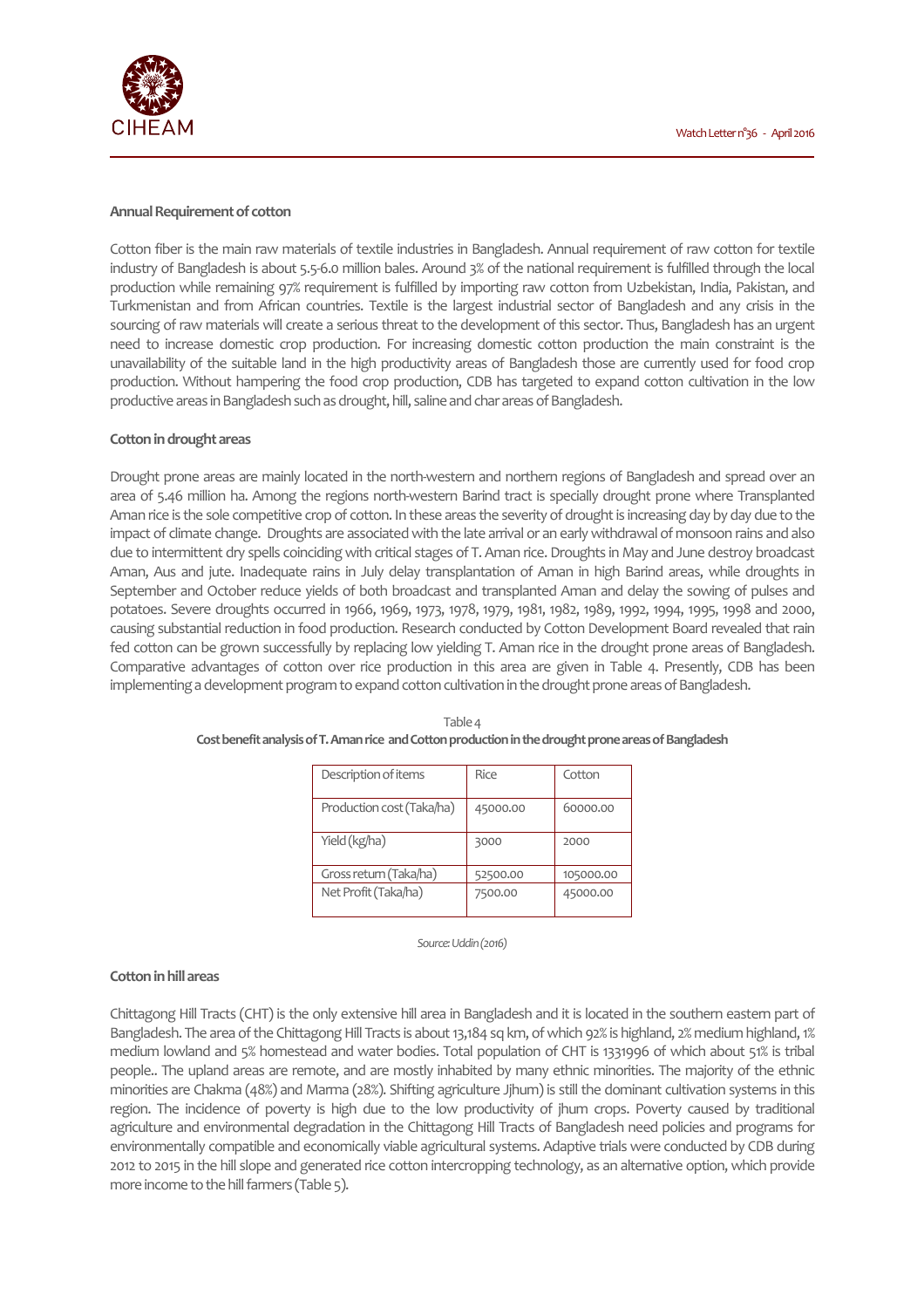|                           | Jhum system                       | Rice-cotton intercropping system |
|---------------------------|-----------------------------------|----------------------------------|
| Sowing method             | Mixed                             | In line                          |
| Crops                     | Rice, cotton with other 5-7 crops | Rice and cotton                  |
| Rice yield (kg/ha)        | 1988                              | 2713                             |
| Cotton yield (kg/ha)      | 468                               | 1060                             |
| Production cost (Taka/ha) | 66,492.00                         | 73,902.00                        |
| Gross return (Taka/ha)    | 77,720.00                         | 1,17,860.00                      |
| Net profit (Taka/ha)      | 11,228.00                         | 43,958.00                        |

#### Table 5 **Comparison of traditional jhum and rice-cotton production system in the hilly areas of Bangladesh**

*Source: Uddin (2016a)* 

# **Cotton in saline areas**

The coastal region covers almost 29,000 sq. km i.e. about 20% of the country with more than 30% of the cultivable lands of the country. About 53% of the coastal areas are affected by salinity. Agricultural land use in these areas is very poor, which is much lower than country's average cropping intensity. Salinity causes unfavorable environment and hydrological situation that restrict the normal crop production throughout the year. The factors which contribute significantly to the development of saline soil are, tidal flooding during wet season (June-October), direct inundation by saline water, and upward or lateral movement of saline ground water during dry season (November-May). The severity of salinity problem in Bangladesh increases with the desiccation of the soil. It affects crops depending on degree of salinity at the critical stages of growth, which reduces yield and in severe cases total yield is lost. Local farmers' perceptions about the impact of salinity intrusion are reduction in yield, decline in crop size, decline in plant size, change in crop calendar, change in crop variety (Figure 1).



Figure 1 **Local farmers' perception on the impact of salinity on crop production**  (adopted from M. A. Baten et al., 2015)

The dominant crop grown in the saline areas is local Transplanted Aman rice with low yields. The cropping patterns followed in the coastal areas are mainly Fallow-Fallow-Transplanted Aman rice. It has become imperative to explore the possibilities of increasing potential of these (saline) lands for increased production of crops. Cotton is considered as 2nd saline tolerant crop after barley among all crops.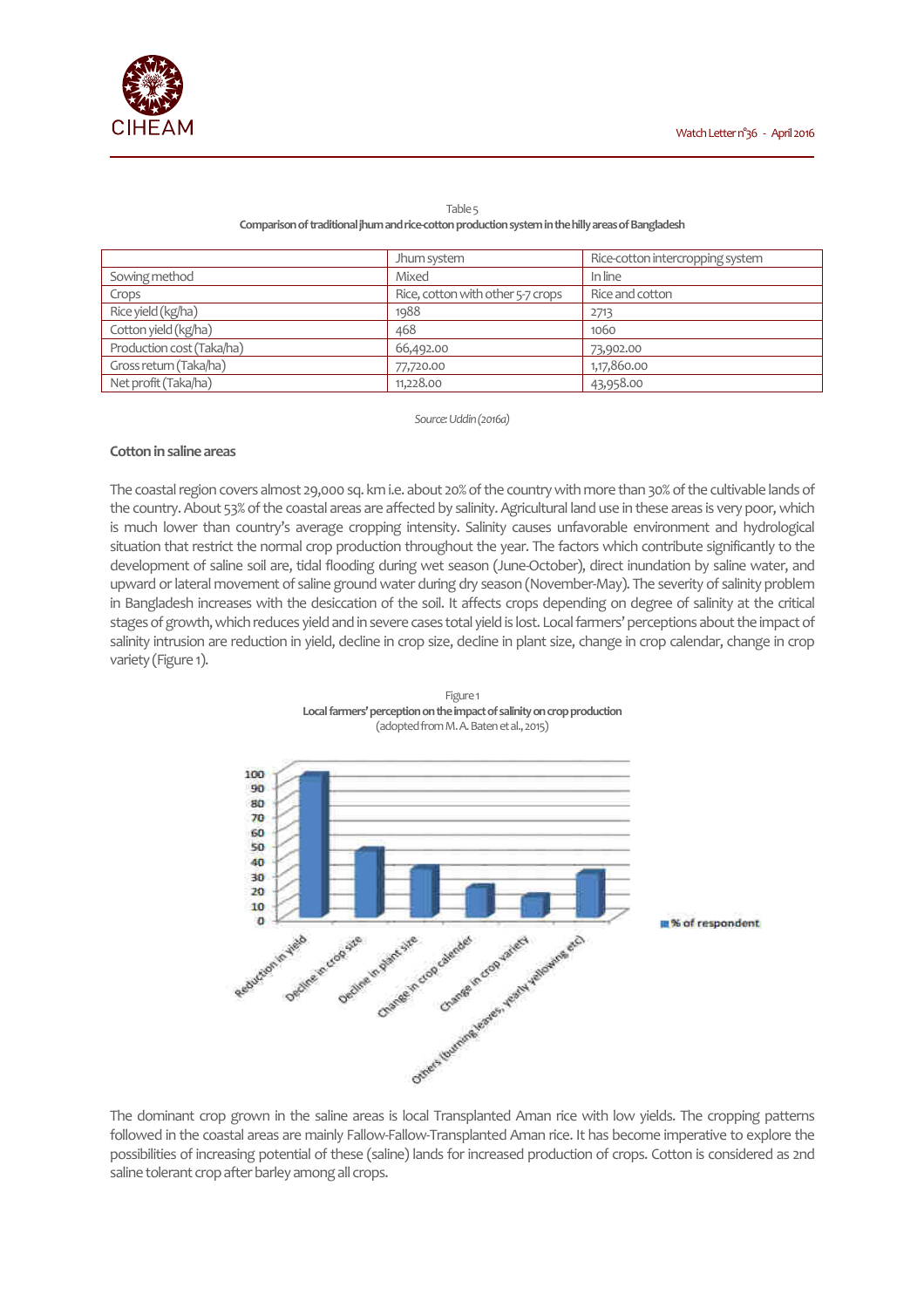

Although, cotton is considered a pioneer crop in reclamation of saline soils, salinity stress usually delays and reduces germination and emergence rates, decreases cotton shoot growth and may finally lead to reduced seed cotton yield and fiber quality. There is, however, a substantial variation in tolerance to salinity between cotton cultivars. Development of salt tolerant cotton varieties was initially attempted through direct selection from the existing cotton varieties and genotypes. After extensive research, CDB has identified the cotton cultivars that can be grown successfully in the coastal areas of Bangladesh.

# **Cotton in Char areas**

Char lands are the sandbars that emerge as islands within the river channel or as attached land to the riverbanks. 5% of Bangladeshi population lives on the Chars. The char lands are mostly sandy with low organic matter and low water holding capacity. Cotton is a deep rooted crop and can uptake nutrients from subsoil and adds biomass to the top soil by their big leaves and improves the soil fertility. Last couple of years, CDB has been conducting research and developments in the char area with the success to grow cotton with reasonable yield. With the progress of expansion of cotton cultivation in the above discussed low productive areas, the vulnerability of the rural peoples living in those areas are decreasing by increasing their food security in the context of climate change.

### **Cotton and food security**

Cotton increases food security of the rural farmer's in many ways. Cotton seed is sown manually in furrow by maintaining 90 × 45 cm spacing. At the early growing stage of cotton, intercropping with vegetables, chili, mungbean is adopted by the farmers of Bangladesh. Moreover, relay cropping of turmeric, ginger, banana, chili, wheat and sugarcane also gains popularity among the farmers. These practices by increasing farmer's income, improve the farmer's food purchasing capacity. Tabib et al. (2014) conducted research to maximize the benefit of cotton + mungbean intercropping system. Performances of eight different planting arrangements were compared against sole cropping. The highest seed cotton equivalent yield (2951 kg/ha) was obtained from the pair row cotton + 4-row mungbean with 31% yield advantage over sole cotton that gave the highest gross return (118039.00 Taka/ha), gross margin (60220.00 Taka/ha) and BCR (2.04).

The main source of rural employment is the agricultural farming activities. From seed sowing to drying of harvested boll 400-450 person/ha is required in Bangladesh. It creates employment opportunity particularly for the rural woman because of dry land farming of cotton is more preferable to them than wet land rice farming. Biomass fuel is the main source of rural household energy in Bangladesh. Cotton is a woody plant and the stalks are used as fuel wood by the farmers. On an average 4.8 tons of stalks are produced per hectare of land.

In addition to the fiber, the main raw material for textile sector in Bangladesh, cotton by-products such as seed oil, oil cake and fuel wood are also contributing to national economy by value addition. The harvested boll known as seed cotton, generally contains 40% lint and 60% seed. Cottonseed contains hull and kernel. The hull produces fiber and linters. The kernel contains oil, protein, carbohydrate and other constituents such as vitamins, minerals, lecithin, sterols etc. Cottonseed oil is extracted from cottonseed kernel. Presently, cotton seeds are used by the 18 crude oil crushing industries to produce crude oil (25%) and oil cake (75%). One oil refinery industry in Bangladesh refines the crude oil to produce edible oil. The oil cake is generally used as organic fertilizer, fish feed or livestock feed. Cotton seed oil is edible oil which is important food item. Cotton oil cake contributes in livestock and fish production which indirectly contribute in farmer's food security.

Considering the national importance as well as the value addition by cotton, the vision 2020-2021 of CDB is to expand cotton cultivation over 100000 hectare of land and to achieve this target CDB has been implementing several development project/program funded by the Bangladesh Government. Upon achievement of the target, the expected lint product and by-products are given in the following table: